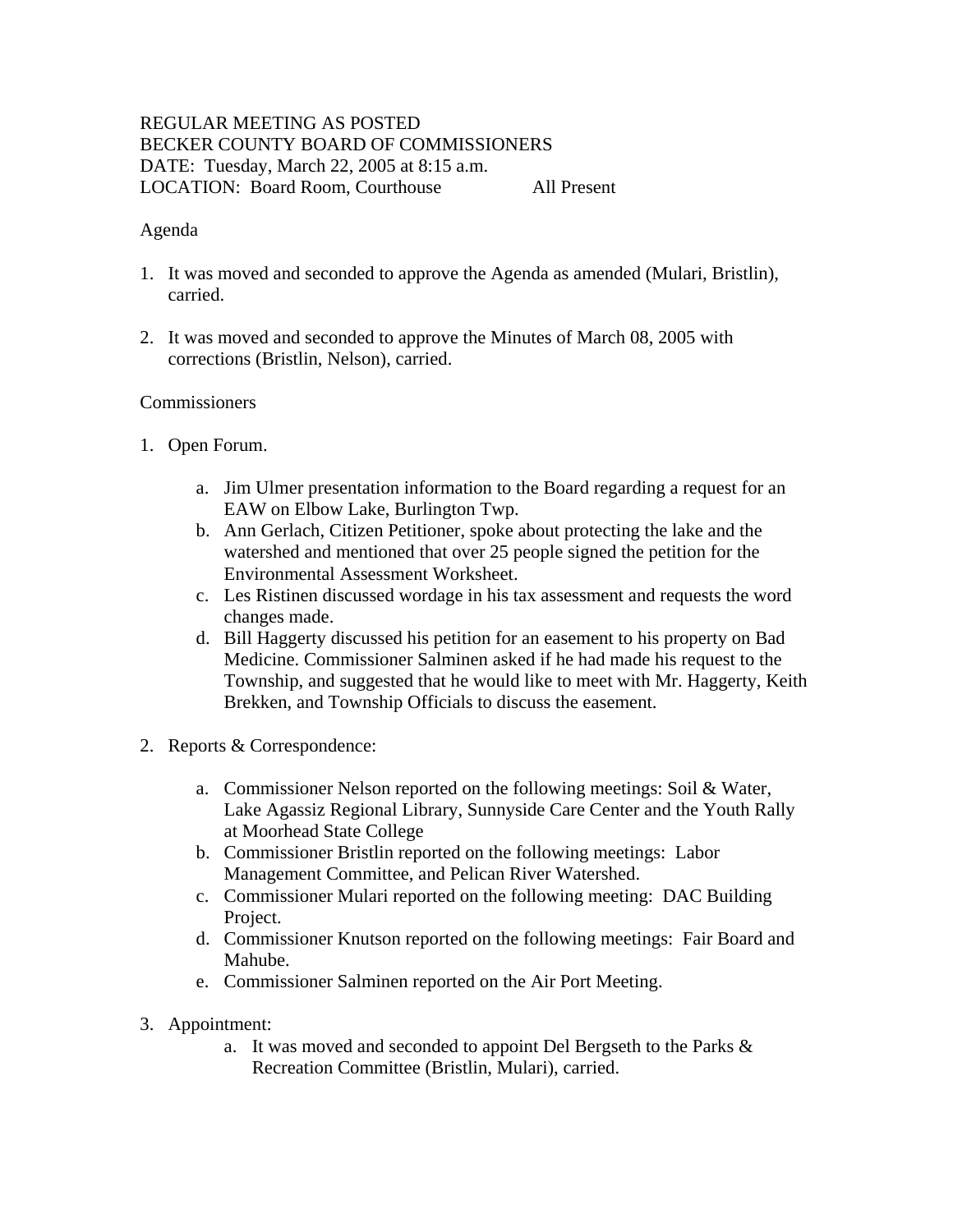- 4. It was moved and seconded to pass Resolution No. 03-05-2D, rescinding Resolution No. 06-01-1E, designating authorization of financial duties, as these duties are a matter of policy.
- 5. It was moved and seconded to pass Resolution No. 03-05-2A, resolving that Becker County shall move forward with a courthouse expansion project by authorizing the recruitment, interviewing and selection of an architectural/engineering firm for the purpose of designing and soliciting construction bids for the project. Construction bids may be solicited in whole or in three phases:

Courthouse expansion construction Parking ramp/needs Remodeling of existing courthouse space

The county board directs the Finance Committee to evaluate the county reserves and recommend a means to provide for adequate funding of the entire project; and that the expenses for the courthouse expansion project will be charged to the courthouse remodeling line item in the 02 Fund (Bristlin, Nelson), carried.

Advertising of the Requests for Qualifications was discussed. The final deadline will be on April 15, 2005. Bids can be in part or for all, and time will be set aside for interviews at the second Board meeting on April 26, 2005

### Finance

- 1. It was moved and seconded to approve the Claims with exceptions (Mulari, Bristlin), carried.
- 2. It was moved and seconded to approve the request for a Printer for the Recorders Office in the amount of \$1,613.90 from the Recorder's Equipment Fund. (Mulari, Nelson), carried.
- 3. It was moved and seconded to purchase (4) copiers in a combined purchase that would save \$1,000 a month. Copiers would be for the offices of the County Administrator, County Auditor/Treasurer, Extension and EDA/Housing (Bristlin, Nelson), carried.
- 4. The Human Services Building Change Orders were discussed, and it was moved and seconded to approve \$580 – Additional Heat Piping Demolition; \$5,104 – Rerouting of Secondary Overflow Drain from roof to ground; \$2,710 – Adding (3) Fire/Smoke Dampers; \$285. – Extra sheet-rocking to the West wall of the conference area (Bristlin, Knutson), carried.
- 5. It was moved and seconded to approve the engagement letter with the MN State Auditor for the 2004 Audit (Nelson, Bristlin), carried.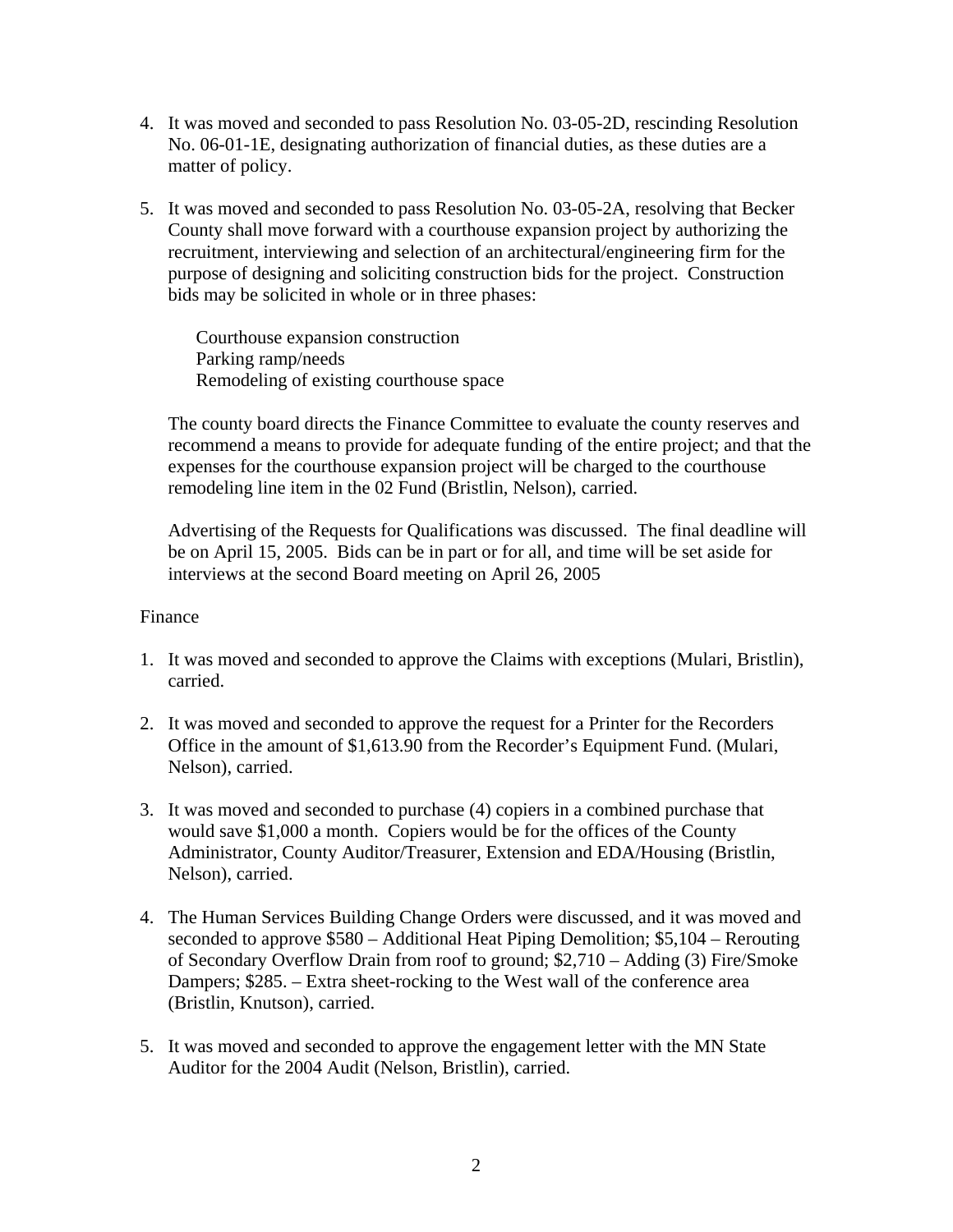- 6. The year-to-date Budget to Actual and the Investment Summary were reviewed.
- 7. MCNS Family Planning. The only outstanding money from the state is \$25,750 for the first quarter of 2005. This will be included with the next accounts payable.

# Auditor

- 1. It was moved and seconded to approve the Agenda as amended (Nelson, Bristlin), carried.
- 2. It was moved and seconded to approve the following: Annual On/Sale (includes Sunday) Liquor License Renewals: Mike's Pit Stop, Inc. c/o Michael A. Reep, Pit 6- 11, Lake Eunice Township and Delheln, Inc., Nancy Wermager, President, Randy's Lake Eunice, Lake Eunice Township (Bristlin, Knutson), carried.
- 3. It was moved and seconded to approve the following: Annual Off/Sale 3.2 Beer License Renewals: Richard Sherbrooke, Cormorant Store, Inc., Cormorant Twp.; Richard Sherbrooke, Lake Center Store, Lake Eunice Twp.; Shirley Kalberer, County 6 Amoco & Bait, Lake View Twp.; Mike's Pit Stop, Inc.; c/o Michael A. Reep, Pit 6- 11, Lake Eunice Twp.; Delheln, Inc., Nancy Wermager, President, Randy's Lake Eunice, Lake Eunice Twp. (Bristlin, Nelson), carried.
- 4. It was moved and seconded to approve the following: Temporary 1-Day Liquor License: Detroit Lakes Regional Chamber of Commerce, Dave Hochhalter, President, for operations Tuesday, May 3, 2005 at Maplelag Resort on Little Sugar Bush Lake in Sugar Bush Twp. (Nelson, Bristlin), carried.
- 5. It was moved and seconded to approve the following: Annual Combination On/Off Sale 3.2 Beer License Renewals: David L. Buelow, Jolly Fisherman Resort, Round Lake Twp.; Kathleen S. Chase, Shell Lake Resort, Shell Lake Twp.; Allen J. Chirpich, The Hideaway Resort, Shell Lake Twp. (Bristlin, Nelson), carried.
- 6. It was moved and seconded to approve the following: Annual On/Sale 3.2 Beer License Renewal: Cormorant Lakes Sportsman's Club, c/o Jack Wagenman, Lake Eunice Twp. (Nelson, Bristlin), carried.
- 7. It was moved and seconded to approve the following: Annual Tubing License Renewals: James & Cathleen Pihlaja, Charlies Otter Tail Tubing, Erie Twp. to include meeting with the Sheriff and the Auditor (Knutson, Bristlin), carried.
- 8. It was moved and seconded to approve the following: Eddie H. Enger, Ed's River Run Tubing, Erie Twp. to include meeting with the Sheriff and the Auditor (Knutson, Bristlin), carried.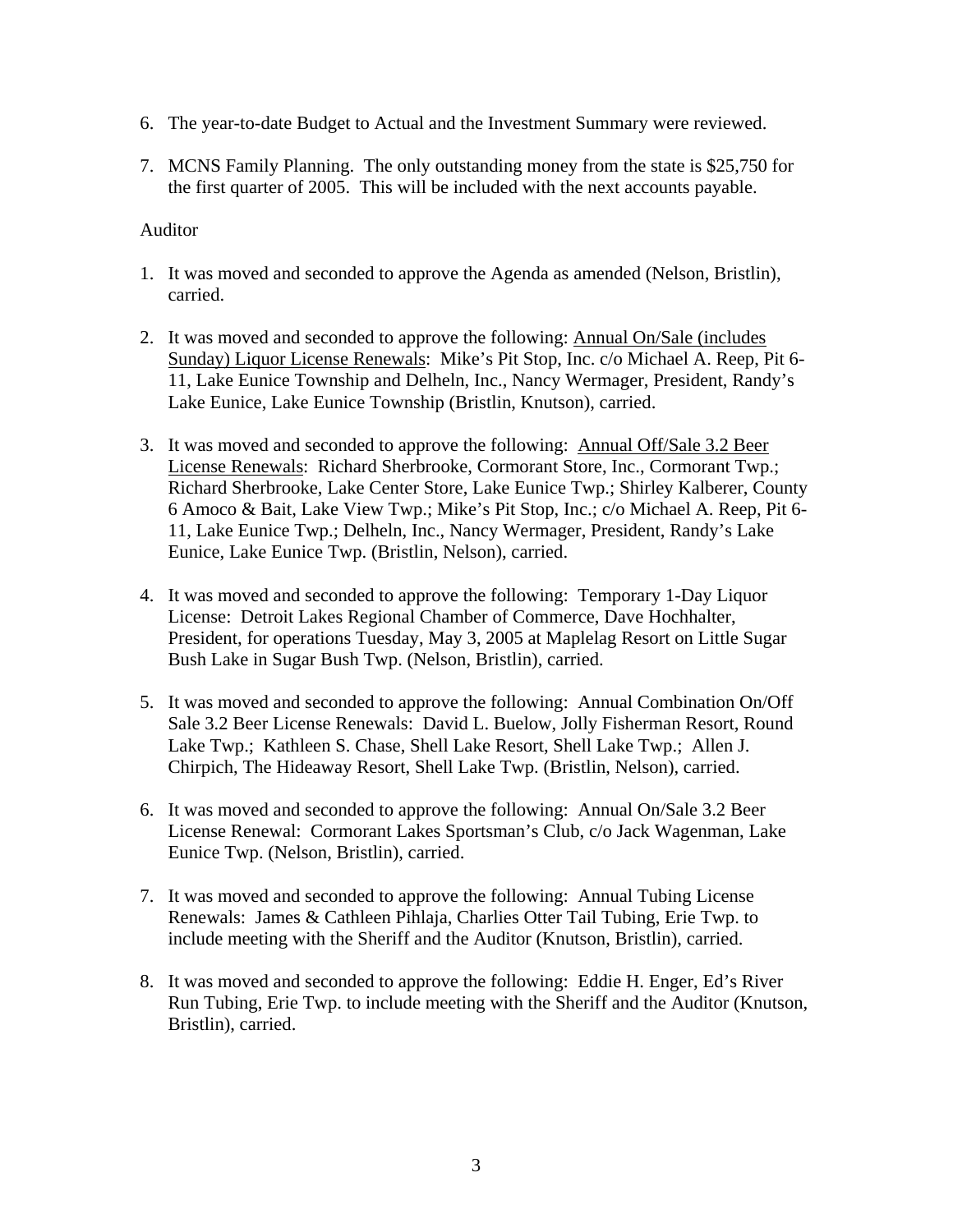9. It was moved and seconded to pass Resolution No. 03-05-2E, approving the Application for Re-purchase of Tax-Forfeited Land, Parcel No. R50.0220.000 by Mitchell & Gayla Aho (Bristlin, Mulari), carried.

# Presentations/Retirement Recognition

1. Presentations were made to Pam Ranua, Department of Motor Vehicle and Dianne Johnson, County Recorders Office as they are retiring the end of this month.

# Parks & Recreation

1. It was moved and seconded to remove the Groundskeeping Contract from the table (Nelson, Salminen), motion died for lack of approval. The motion is still tabled and will be brought to the next board meeting for consideration.

# NRM

- 2. It was moved and seconded to award the Spring Tree Planting Bid to Osark Mountain, low bidder (Bristlin, Mulari), carried.
- 3. Timber Sales were discussed. Commissioner Salminen and Commissioner Knutson suggested that from now on, recording of bidding should be done in case the second bidder would be the one awarded the bid because of disqualification. Chip Lohmeier said the tracts not sold this time would be pulled and put on the next auction. It was moved and seconded to keep track of second bidders from now on (Nelson, Bristlin), the motions were withdrawn and this item was sent back to committee.

### Human Services

- 1. It was moved and seconded to approve the Agenda as amended (Nelson, Mulari), carried.
- 2. It was moved and seconded to pass Resolution 03-05-2G to hire a full-time Office Support Specialist from the Merit System pool list to fill a vacancy due to a promotion (Bristlin, Mulari), carried.
- 3. It was moved and seconded to approve the Purchase of Services Contract with Emmanuel Community for our share of funding the Senior Coordinator Position for 2005 (Mulari, Bristlin), carried.
- 4. The approval of the Purchase of Services Contract with Hannah Rue for specialist services under the CADI program for disabled clients was discussed, and will be considered at the next board meeting. Commissioner Mulari requested more information on the program.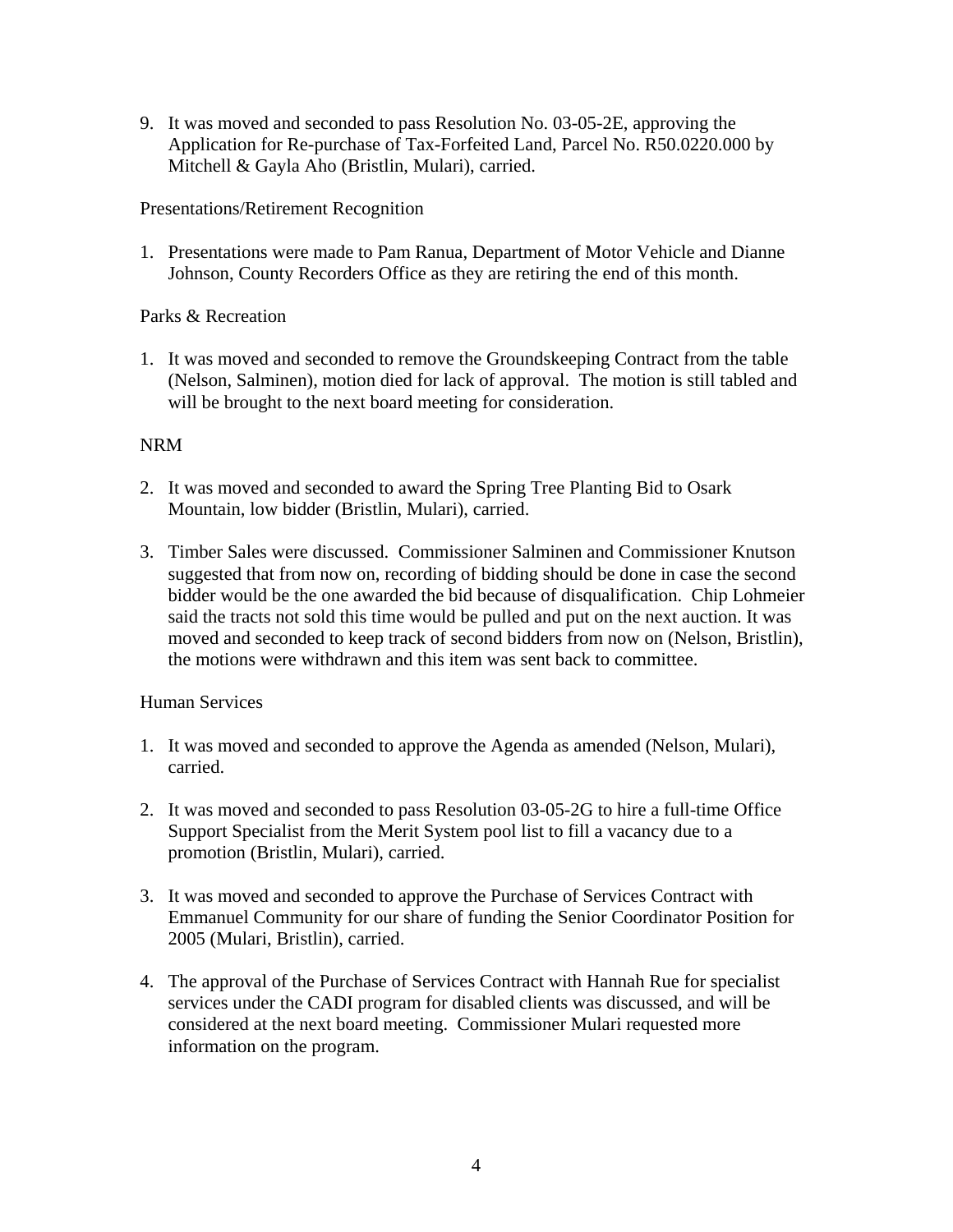- 5. It was moved and seconded to accept the Public Assistance Applications (Bristlin, Mulari), carried.
- 6. It was moved and seconded to approve the Human Services Claims (Bristlin, Mulari), carried.

Community Health

- 7. It was moved and seconded to approve the MDH Data Analysis Contract to allow Community Health to gain access to summary birth data through the I.Q. website (Mulari, Nelson), carried.
- 8. It was moved and seconded to accept the Cost Center Report for the month of February. This will be submitted to the Board at the second meeting of each month (Mulari, Bristlin), carried.
- 9. It was moved and seconded to approve the Community Health Claims (Mulari, Bristlin), carried.
- 10. It was noted that Public Health Week will be April 4 8, 2005.
- 11. Becker County Human Services was awarded a Certificate of Recognition for assistance to the Food Support Program and to the people of Minnesota, by the United States Department of Agricultures regional Food Stamp Office and the Commissioners Office of the Minnesota Department of Human Services.

### Transit

12. It was moved and seconded to approve the Transit Claims (Bristlin, Knutson), carried.

# Planning & Zoning

- 1. Planning Commission Meeting (PC) Minutes of March 15, 2005:
	- 1) FIRST ORDER OF BUSINESS: Gary Larsen. It was moved and seconded to concur with the findings and recommendations of the PC to approve the December 21, 2004 motion stand as previously approved (Bristlin, Knutson), carried.
	- 2) SECOND ORDER OF BUSINESS: Bruce Qvammen. This item was tabled.
	- 3) THIRD ORDER OF BUSINESS: John Frank. This item was tabled.
	- 4) FOURTH ORDER OF BUSINESS: Jim Kaiser, Cormorant Twp. It was moved and seconded to concur with the findings and recommendations of the PC to approve the change of zone from agricultural to commercial based on the fact that it is compatible with the surrounding area (Nelson, Mulari), carried.
	- 5) FIFTH ORDER OF BUSINESS: Franz Plattner. This item was tabled.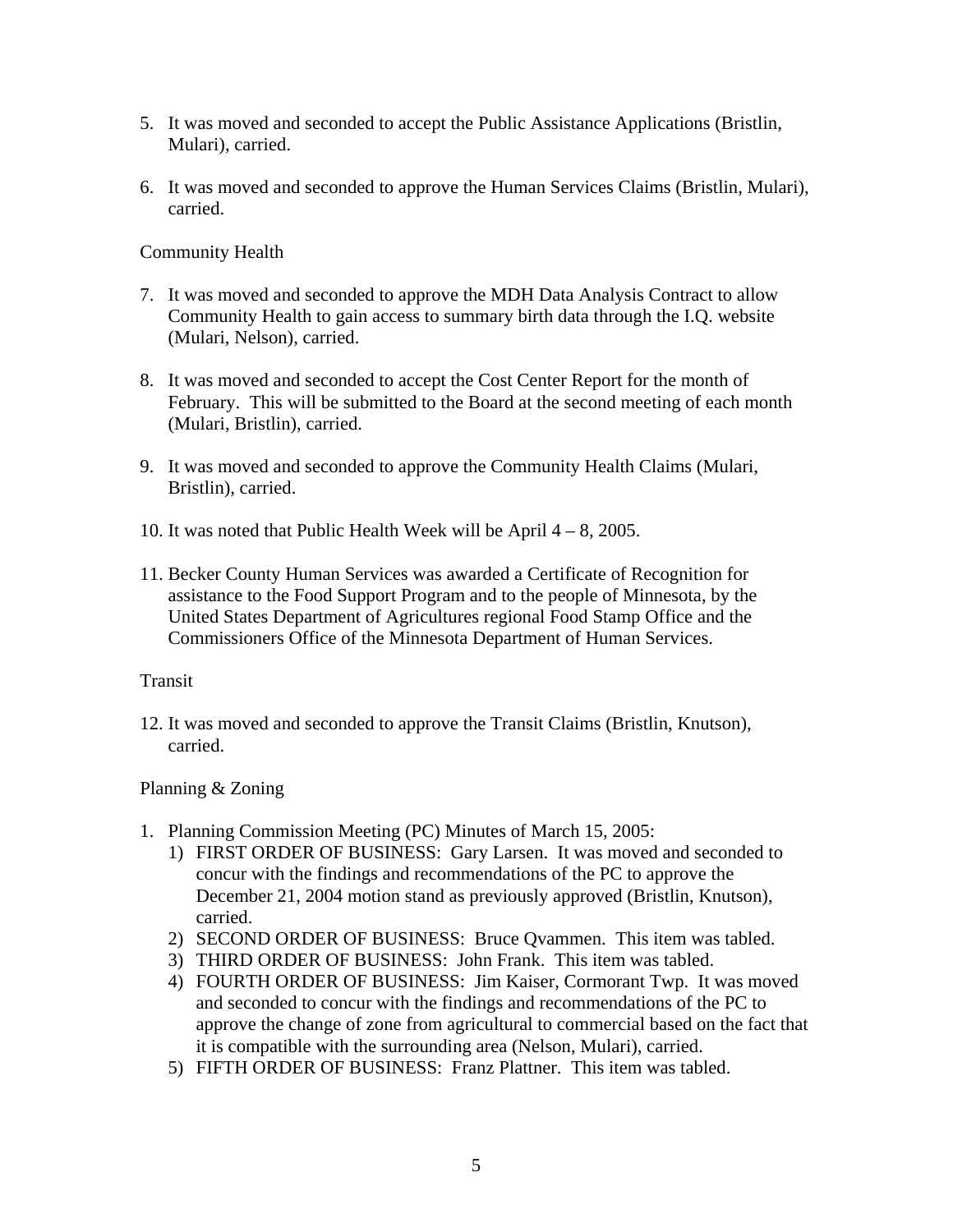- 6) SIXTH ORDER OF BUSINESS: Final Plat of Pickerel Bay First Addition, Lee Carlson Developer. It was moved and seconded to concur with the findings and recommendations of the PC to approve the final plat of Pickerel Bay First Addition based on the fact that the plat meets the requirements of the Zoning Ordinance and Subdivision Ordinance (Knutson, Bristlin), carried.
- 7) SEVENTH ORDER OF BUSINESS: Final Plat of Sayler's Beach, Ernest Sayler Developer. It was moved and seconded to concur with the findings and recommendations of the PC to approve the Final Plat of Sayler's Beach based on the fact that the plat meets the requirements of the Zoning Ordinance and Subdivision Ordinance (Knutson, Nelson), carried.
- 8) EIGHTH ORDER OF BUSINESS: The next Informational Meeting is scheduled for Thursday, April 14, 2005 at 8:30 a.m. at the Planning & Zoning Office.
- 2. Zoning Ordinance Revisions as recommended by the Zoning & Subdivision Ordinance Advisory Committee and the Becker County Planning Commission.
	- 1) It was moved and seconded to approve the revisions as recommended for Section 7, Non-Shore land Multi-Unit Developments (MUDs) (Nelson, Knutson), carried.
	- 2) It was moved and seconded to approve Section 7A, Shore land Multi-Unit Residential Developments, with the correction to Subdivision 1, B. to add…or campgrounds in existence as of March 23, 2005 until the resort is converted to a Muli-Unit Residential Development and to add advisory representation from the Resort and Development Business. Approval with the stipulation that the ZSOAC will continue to review the approved ordinance language for clarification and or amendment if needed, (Salminen, Nelson), carried.
	- 3) It was moved and seconded to approve the revisions as recommended to Section 7B, Controlled Access Lots (Bristlin, Nelson), carried.
	- 4) It was moved and seconded to approve the revisions as recommended to Subdivision Ordinance, Section 1, Subdivision 4A, to include language authorizing the exemption of certain projects by the Environmental Technical Panel (Nelson, Bristlin), carried.
	- 5) It was moved and seconded to approve the revisions to Section 6, Subdivision 1, Group Care facilities as written (Nelson, Bristlin), carried.
	- 6) It was moved and seconded to approve the Zoning Ordinance, Section 4, Definitions, with one addition that authorized the Environmental Technical Panel to review and make changes (Mulari, Bristlin), carried.
	- 7) There was discussion only of Section 7C, Shore land Commercial/Transient Multi-Unit Development.
- 3. It was moved and seconded to pass Resolution No. PZ 03-05-2F, approving to extend the moratorium contained in Resolution No. PZ 09-04-2A for a six-month period with respect to the following type of developments only: Commercial Shore land Planned Unit Developments (Nelson, Mulari), carried.